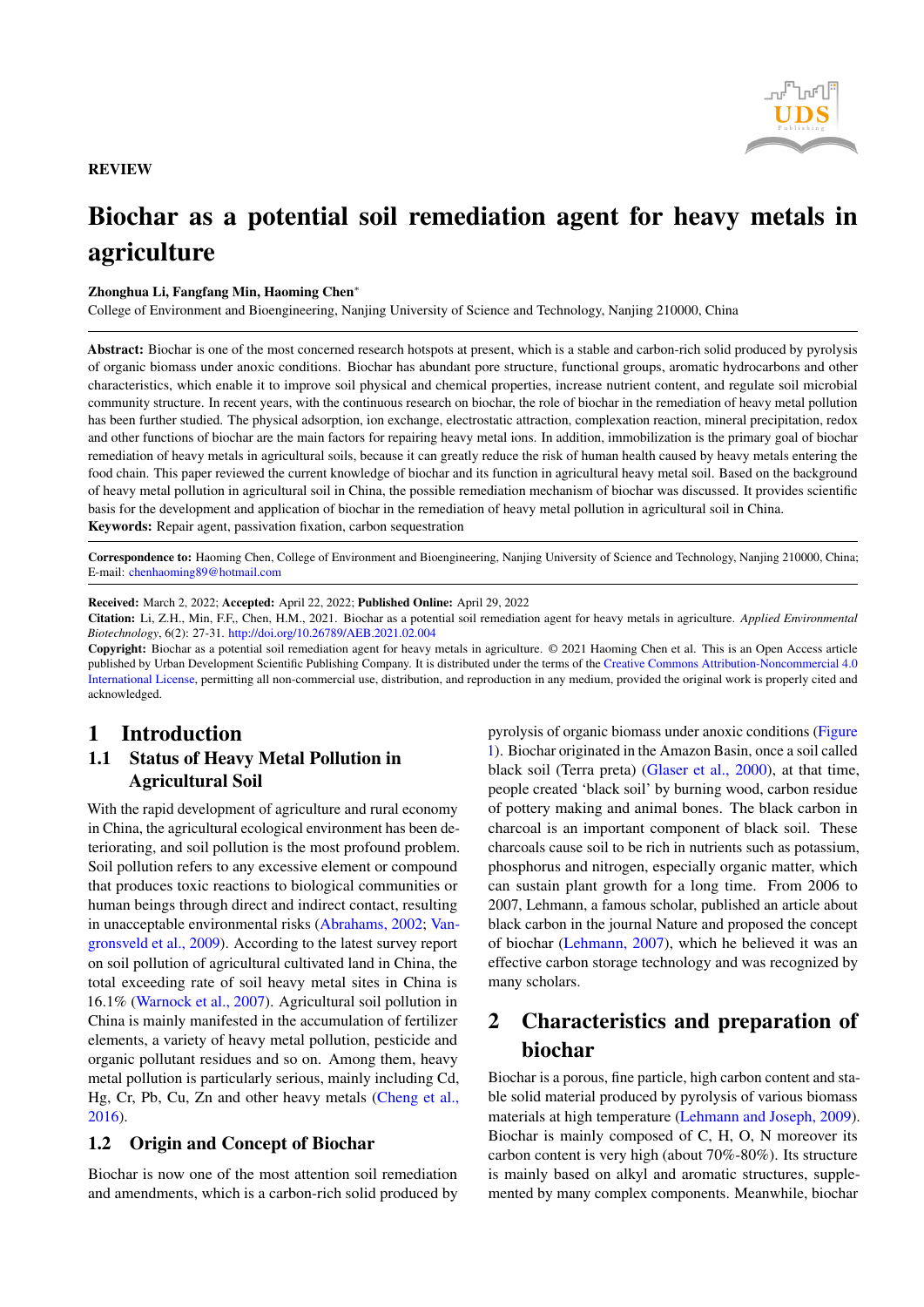<span id="page-1-0"></span>

Figure 1. Raw materials and functions of biochar

has rich porosity structure, functional groups and aromatic hydrocarbons [\(Wu et al., 2017\)](#page-4-2). The main raw materials of biochar are from a wide range of sources, mainly using solid wastes with high organic matter content, such as animal feces, agricultural and forestry wastes, industrial biological wastes, marine and aquatic organisms [\(Wang et al., 2021\)](#page-4-3). The most common preparation method of biochar is pyrolysis at 300 - 900<sup>°</sup>C under anaerobic conditions. In the production process, the chemical properties (functional groups, cation exchange capacity and nutrient content), physical properties (pH value, surface area and pore size, etc.) and biological properties of biochar are affected by raw materials, preparation conditions and preparation process [\(Zhou et al., 2021\)](#page-4-4).

# 3 Function and Applications of Biochar in Agricultural Soil

#### 3.1 Function of Biochar in Agricultural Soil

Biochar can improve soil physical and chemical properties, increase nutrient contents, regulate the transformation of carbon and nitrogen, thereby reducing soil greenhouse gas emissions, carbon sequestration and emission reduction [\(Lehmann](#page-3-5) [et al., 2006;](#page-3-5) [Laird et al., 2010\)](#page-3-6). In recent years, with the continuous research on biochar, its function is no longer limited to soil quality improvement. Biochar has also been proved to be able to inactivate inorganic pollutants, organic pollutants, heavy metal ions such as  $Pb^{2+}$ ,  $Cu^{2+}$  and  $Hg^{2+}$  in soil to achieve the purpose of remediation of soil pollution [\(Lima et](#page-3-7) [al., 2020;](#page-3-7) [Chen et al., 2008\)](#page-3-8).

The porous structure of biochar can provide living space and protection sites for soil microorganisms and improve their viability. The carbon source and phosphorus source of biochar are necessary elements for microbial growth and reproduction, which greatly promotes the activity and total amount of microorganisms [\(El-Bassi et al., 2021\)](#page-3-9). At the same time, biochar can promote plant growth and yield by improving soil properties and nutrient fertility [\(Agegnehu et](#page-3-10) [al., 2016\)](#page-3-10). However, the characteristics of biochars prepared from different raw materials are quite different. For example, the pore structure of wood biochars (rice husk, straw, etc.) is better than that of organic biochars (sludge, pig manure, etc.). In addition, there are differences in microbial affinity of biochar. Previous studies have found that biochar application has a positive effect on common mycorrhizal fungi such as arbuscular and excisioncorrhizal [\(Wang and Wang, 2019\)](#page-4-5). However, when the application amount of biochar is high, the abundance of microorganisms will be reduced due to the characteristics of biochar and soil environment. Excessive biochar (application rate  $> 20\%$  v/v, in green roof) will also make the soil temperature too high and increase the water loss [\(Chen et al., 2018\)](#page-3-11). In addition, with the increase of time and the change of environment, biochar still has the possibility of decomposition, and its adsorption and soil nutrient regulation functions will also be reduced.

### 3.2 Application of Biochar in Agricultural Heavy Metal Contaminated Soil

When using biochar, the most direct way is to use biochar alone, using its own characteristics to repair. However, with the deepening of research, biochar has been found to have excellent affinity and plasticity (be improved), which can be combined with physical, chemical, biological and other technologies for targeted soil remediation and protection. For example, common physical modification methods include gas activation, ball milling, etc. [\(Sewu et al., 2019;](#page-4-6) [Zhang et al.,](#page-4-7) [2019\)](#page-4-7). The intrinsic structure and physicochemical properties of biochar can also be improved by acid, alkali treatment and oxidation modification, so as to improve its adsorption capacity [\(Goswami et al., 2016;](#page-3-12) [Jin et al., 2018\)](#page-3-13). Biochar can also be combined with biotechnology to immobilize heavy metals by improving microbial functions related to heavy metals [\(Chen et al., 2019\)](#page-3-14).

# 4 Mechanism of Biochar in Remediation of Heavy Metals

In recent years, biochar remediation of soil heavy metal pollution has been increasingly studied. Existing studies have confirmed that biochar can repair a variety of heavy metals common in agriculture [\(Table 1\)](#page-2-0). Heavy metal ions are widespread and unstable in agricultural soil environment. They are easy to enter the human body through the accumulation of food chain, thus endangering human health. The essence of biochar remediation of soil heavy metal pollution is to adsorb it on biochar. However, there are many different adsorption mechanisms in the adsorption behavior. The adsorption stability of different adsorption mechanisms for heavy metals determines the safety of biochar after heavy metal remediation in agriculture. Therefore, it is particularly important to explore and enrich the adsorption mechanism of biochar for heavy metals [\(Figure 2\)](#page-2-1). The mechanism of heavy metal remediation by biochar mainly includes the following aspects: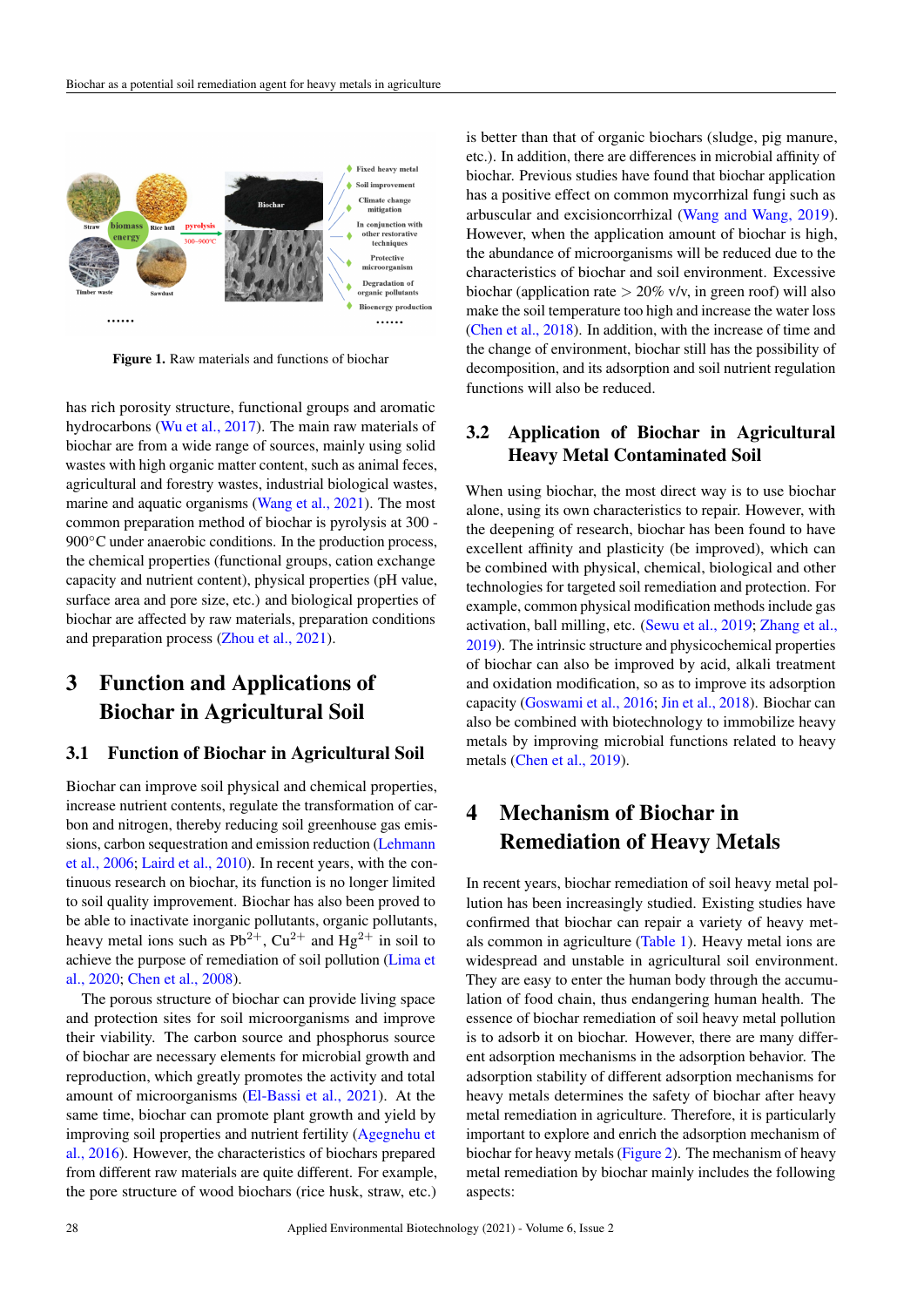Table 1. The adsorption effects of various biochar on different heavy metals

<span id="page-2-0"></span>

| Biochar raw materials | Pyrolysis temperature | Heavy metal species | Adsorption quantity/(mg $\cdot$ g <sup>-1</sup> ) | Reference                    |
|-----------------------|-----------------------|---------------------|---------------------------------------------------|------------------------------|
| spartina alterniflora | $400^{\circ}$ C       | Cu(II)              | 48.49                                             | Li et al., 2013              |
| cattle manure         | $200^{\circ}$ C       | Pb(II)              | 132.8                                             | Cao et al., 2009             |
| pineapple peels       | $750^{\circ}$ C       | Cr(VI)              | 7.44                                              | Wang et al., 2016            |
| peanut vine           | $400^{\circ}$ C       | Cd(II)              | 89.6                                              | Tong et al., 2011            |
| flax shive            | $200^{\circ}$ C       | Zn(II)              | 32.5                                              | El-Shafey et al., 2002       |
| bagasse               | $400^{\circ}$ C       | Hg(II)              | 188.68                                            | Krishnan and Anirudhan, 2002 |

<span id="page-2-1"></span>

Figure 2. Schematic diagram of adsorption mechanism of biochar for heavy metals

#### 4.1 Physical adsorption

Physical adsorption is mainly caused by van der Waals force between biochar surface and heavy metal ions. There are mainly two ways: one is adsorbed on the surface of biochar, and the other is diffused into the pores of biochar. The capacity of these two physical adsorption methods depends on the specific surface area of biochar and the number of aperture gap. Due to the weak strength of van der Waals force, the adsorption stability of physical adsorption is also poor, which is a reversible process [\(Qiu et al., 2021\)](#page-4-10). Especially when the environment changes dramatically (such as, acid rain, alternation of dry and wet, surface aging of biochar, etc.), the heavy metals adsorbed by biochar are easy to decompose into the environment, resulting in secondary pollution [\(Shen](#page-4-11) [et al., 2018\)](#page-4-11).

#### 4.2 Cation exchange

The adsorption mechanism of cation exchange is that some exchangeable metal elements are attached to the biochar matrix in the form of cations. When the initial concentration of contaminated heavy metal ions is high, they will exchange with metal cations. For example, sludge biochar has a good adsorption effect on  $Cr^{3+}$ , mainly because of the ion exchange between  $Cr^{3+}$  and  $Ca^{2+}$  and  $Mg^{2+}$  in biochar [\(Chen](#page-3-19) [et al., 2015\)](#page-3-19). The adsorption rate of this method is fast, and the maximum adsorption is obviously affected by pH [\(Zhou](#page-4-12)

#### [et al., 2017\)](#page-4-12).

#### 4.3 Electrostatic attraction

There are a lot of negative charges on the surface of biochar. When it adsorbs heavy metals, biochar will generate electrostatic attraction with positively charged heavy metal ions, so as to adsorb heavy metals [\(Uchimiya et al., 2012\)](#page-4-13). The ability of electrostatic attraction is related to the pH value of the solution, the ionic strength and the number of charges carried [\(Dong et al., 2011;](#page-3-20) [Wang et al., 2020\)](#page-4-14).

#### 4.4 Complexation reaction

Many oxygen-containing functional groups such as hydroxyl and carboxyl groups are produced on the surface of biochar during high temperature pyrolysis. These oxygen-containing functional groups can be used as an adsorption site of heavy metal ions in the process of biochar adsorption of heavy metals, form a polyatomic structure with specific metal ligand interaction, and form a more stable complex [\(Inyang et al.,](#page-3-21) [2016\)](#page-3-21).

### 4.5 Mineral precipitation

There are soluble salts such as  $CaCO<sub>3</sub>$  and  $Ca<sub>3</sub>(PO<sub>4</sub>)<sub>2</sub>$  in biochar, as well as OH<sup>-</sup>, CO<sub>3</sub><sup>2-</sup> and PO<sub>4</sub><sup>3-</sup> and other inorganic anions. Some heavy metals will promote their release when they come into contact with biochar [\(Khan et al.,](#page-3-22) [2021\)](#page-3-22), under appropriate pH conditions, it will combine with heavy metal ions to form precipitation of various phosphates, carbonates and metal hydroxides [\(Qiu et al., 2021\)](#page-4-10).

#### 4.6 Redox

Biochar has the characteristics of oxidation or reduction, which can affect the adsorption mechanism and chemical behavior of variable valence heavy metals by changing the valence state of metal elements. For example,  $Cr^{6+}$  can be adsorbed to the surface of biochar by electrostatic interaction, but this adsorption is not stable. However,  $Cr^{6+}$  is reduced to  $Cr^{3+}$  by elemental carbon on the surface of biochar or  $H^+$ in solution. The complex formed by  $Cr^{3+}$  and functional groups on the surface of biochar is obviously more stable than physical adsorption [\(Hsu et al., 2009\)](#page-3-23).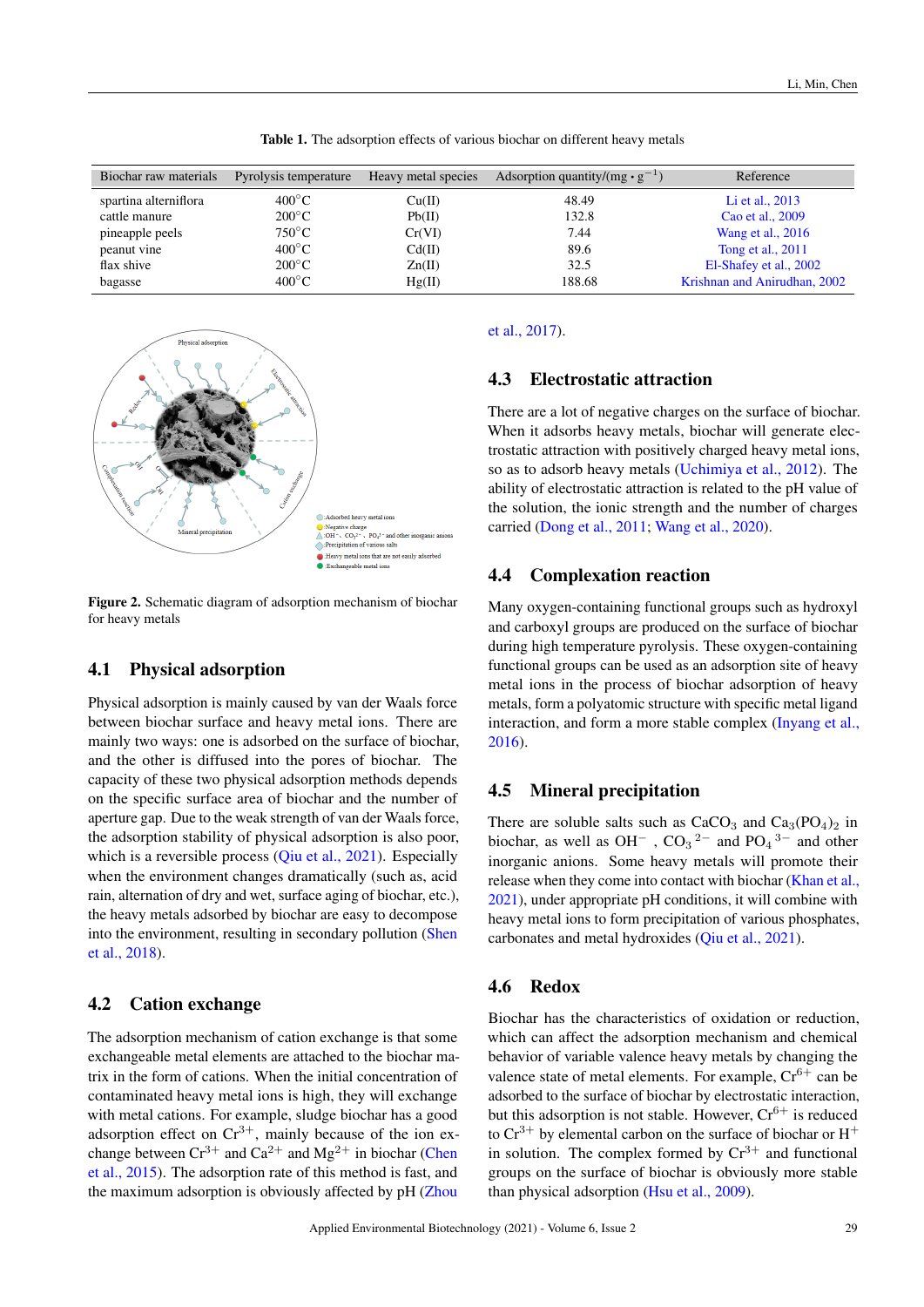## 5 Conclusion

As a new material, biochar has excellent plasticity and affinity, and has rich pore structure, functional groups, nutrients and mineral elements. Most of the raw materials of biochar come from agricultural solid waste, which not only greatly reduces the difficulty and cost of obtaining raw materials, but also provides a new way for the resource utilization of agricultural solid waste. The above characteristics of biochar determine that it has a very broad prospect and market in the remediation of soil heavy metal pollution. In the future, it may become a research hotspot to explore the joint heavy metals repair mechanism, improve the repair efficiency, and develop biochar with better performance. At the same time, exploring the application defects and limitations of biochar is also conducive to the practical application of biochar in agricultural restoration engineering.

# Conflict of Interest

The authors declare that there is no conflict of interest regarding the publication of this article.

# References

- <span id="page-3-0"></span>Abrahams, P.W., 2002. Soils: their implications to human health. *Science of the Total Environment*, 291(1): 1-32. [https://doi.org/10.1016/S0048-9697\(01\)01102-0](https://doi.org/10.1016/S0048-9697(01)01102-0)
- <span id="page-3-10"></span>Agegnehu, G., Nelson, P.N. and Bird, M.I., 2016. Crop yield, plant nutrient uptake and soil physicochemical properties under organic soil amendments and nitrogen fertilization on nitisols. *Soil and Tillage Research*,  $160 \cdot 1 - 13$

<https://doi.org/10.1016/j.still.2016.02.003>

<span id="page-3-16"></span>Cao, X., Ma, L., Gao, B., Harris, W., 2009. Dairy-manure derived biochar effectively sorbs lead and atrazine. *Environmental Science & Technology*, 43(9): 3285-3291.

<span id="page-3-8"></span><https://doi.org/10.1021/es803092k> Chen, B.L., Zhou, D.D. and Zhu, L.Z., 2008. Transitional adsorption and

- partition of nonpolar and polar aromatic contaminants by biochars of pine needles with different pyrolytic temperatures. *Environmental Science & Technology*, 42(14): 5137-5143. <https://doi.org/10.1021/es8002684>
- <span id="page-3-14"></span>Chen, H.M., Zhang, J.W., Tang, L.Y., Su, M., Tian, D., Zhang, L., Li, Z., Hu, S., 2019. Enhanced pb immobilization via the combination of biochar and phosphate solubilizing bacteria. *Environment International*, 127: 395-401.

<https://doi.org/10.1016/j.envint.2019.03.068>

- <span id="page-3-19"></span>Chen, T., Zhou, Z., Xu, S., Wang, H., Lu, W., 2015. Adsorption behavior comparison of trivalent and hexavalent chromium on biochar derived from municipal sludge. *Bioresource Technology*, 190: 388-394. <https://doi.org/10.1016/j.biortech.2015.04.115>
- <span id="page-3-11"></span>Chen. H.M., Ma, J.Y., Wei, J.X., Gong, X., Yu, X., Guo, H., Zhao, Y., 2018. Biochar increases plant growth and alters microbial communities via regulating the moisture and temperature of green roof substrates. *Science of the Total Environment*, 635: 333-342. <https://doi.org/10.1016/j.scitotenv.2018.04.127>
- <span id="page-3-1"></span>Cheng, Y., Yang, C.P., He, H.J., Zeng, G., Zhou, Y., 2016, Biosorption of Pb(II) Ions from Aqueous Solutions by Waste Biomass from Biotrickling Filters: Kinetics, Isotherms, and Thermodynamics. *Journal of Environmental Engineering*, 142(9). [https://doi.org/10.1061/\(ASCE\)EE.1943-7870.0000956](https://doi.org/10.1061/(ASCE)EE.1943-7870.0000956)
- <span id="page-3-20"></span>Dong, X., Ma, L.Q. and Li, Y., 2011. Characteristics and mechanisms of hexavalent chromium removal by biochar from sugar beet tailing. *Journal of Hazardous Materials*,190(1-3): 909-15. <https://doi.org/10.1016/j.jhazmat.2011.04.008>
- <span id="page-3-9"></span>El-Bassi, L., Balashov, E., Haumaier, Ludwig., 2021. Application of olive mill waste-based biochars in agriculture: Impact on soil properties, enzymatic activities and tomato growth. *Science of the Total Environment*, 755: 142531. <https://doi.org/10.1016/j.scitotenv.2020.142531>
- <span id="page-3-17"></span>El-Shafey, E.I., Cox, M., Pichugi, A.ŁA., Appleton, Q., 2002. Application of a carbon sorbent for the removal of cadmium and other heavy metal ions from aqueous solution. *Journal of Chemical Technology & Biotechnology*, 77(4): 429-436. <https://doi.org/10.1002/jctb.577>
- <span id="page-3-12"></span>Goswami, R., Shim, J., Deka, S., Kumari, D., Kataki, R., Kumar, M., 2016. Characterization of cadmium removal from aqueous solution by biochar produced from ipomoea fistulosa at different pyrolytic temperatures. *Ecological Engineering*, 97: 444-451. <https://doi.org/10.1016/j.ecoleng.2016.10.007>
- <span id="page-3-2"></span>Glaser, B., Balashov, E., Haumaier, L., Guggenberger, G., Zech, W., 2000. Black carbon in density fractions of anthropogenic soils of the Brazilian Amazon region. *Organic Geochemistry*, 31(7): 669-678. [https://doi.org/10.1016/S0146-6380\(00\)00044-9](https://doi.org/10.1016/S0146-6380(00)00044-9)
- <span id="page-3-23"></span>Hsu, N.H., Wang, S.L., Lin, Y.C., G. Sheng, D., Lee, J.-U., 2009. Reduction of Cr(VI) by crop-residue-derived black carbon. *Environmental Science & Technology*, 43(23): 8801-6. <https://doi.org/10.1021/es901872x>
- <span id="page-3-21"></span>Inyang, M.I., Gao, B., Yao, Y., Xue, Y., Zimmerman, A., Mosa, A., 2016. A review of biochar as a low-cost adsorbent for aqueous heavy metal removal. *Critical Reviews in Environmental Science and Technology*, 46(4): 406-433. <https://doi.org/10.1080/10643389.2015.1096880>
- <span id="page-3-13"></span>Jin, J., Li, S.W., Peng, X.Q., Liu, W., Zhang, C., Yang, Y., Han, L., Du,
- Z., Sun, K., Wang, X., 2018. HNO<sub>3</sub> modified biochars for uranium (VI) removal from aqueous solution. *Bioresource Technology*, 256: 247-253. <https://doi.org/10.1016/j.biortech.2018.02.022>
- <span id="page-3-22"></span>Khan, M.N., Ullah, H., Naeem, S., Uddin, J., Hamid, Y., Ahmad, W., Ding, J., 2021. Remediation of emerging heavy metals from water using natural adsorbent: adsorption performance and mechanistic insights. *Sustainability*, 13(16): 1-17. <https://doi.org/10.3390/su13168817>
- <span id="page-3-18"></span>Krishnan, K.A. and Anirudhan, T.S., 2002. Uptake of heavy metals in batch systems by sulfurized steam activated carbon prepared from sugarcane bagasse pith. *Industrial & Engineering Chemistry Research*, 41(20). <https://doi.org/10.1021/ie0110181>
- <span id="page-3-6"></span>Laird, D.A., Fleming, P., Davis, D.D., Horton, R., Wang, B., Karlen, D.L., 2010. Impact of biochar amendments on the quality of a typical midwestern agricultural soil. *Geoderma*, 158(3-4):443-449. <https://doi.org/10.1016/j.geoderma.2010.05.013>
- <span id="page-3-3"></span>Lehmann, J., 2007. Bio-Energy in the Black. *Frontiers in Ecology and the Environment*, 5(7): 381-387.
- <span id="page-3-4"></span>[https://doi.org/10.1890/1540-9295\(2007\)5\[381:BITB\]2.0.CO;2](https://doi.org/10.1890/1540-9295(2007)5[381:BITB]2.0.CO;2) Lehmann, J. and Joseph, S., 2009. Biochar for environmental management: an introduction. *Biochar for Environmental Management Science &*
- <span id="page-3-5"></span>*Technology*, 25(1): 15801-15811. Lehmann, J., Gaunt, J. and Rondon, M., 2006. Bio-char sequestration in terrestrial ecosystems - a review. *Mitigation and Adaptation Strategies for Global Change*, 11(2): 395-419. <https://doi.org/10.1007/s11027-005-9006-5>
- <span id="page-3-7"></span>Lima, M.D.R., Patricio, E.P.S., Junior, U.O.B., 2020. Logging wastes from sustainable forest management as alternative fuels for thermochemical conversion systems in Brazilian Amazon. *Biomass and Bioenergy*, 140: 395-419 <https://doi.org/10.1016/j.biombioe.2020.105660>

<span id="page-3-15"></span>Li, M., Liu, Q., Guo, L., Zhang, Y., Lou, Z., Wang, Y., Qian, G., 2013. Cu(II) removal from aqueous solution by spartina alterniflora derived

biochar. *Bioresource Technology*, 141: 83-88. <https://doi.org/10.1016/j.biortech.2012.12.096>